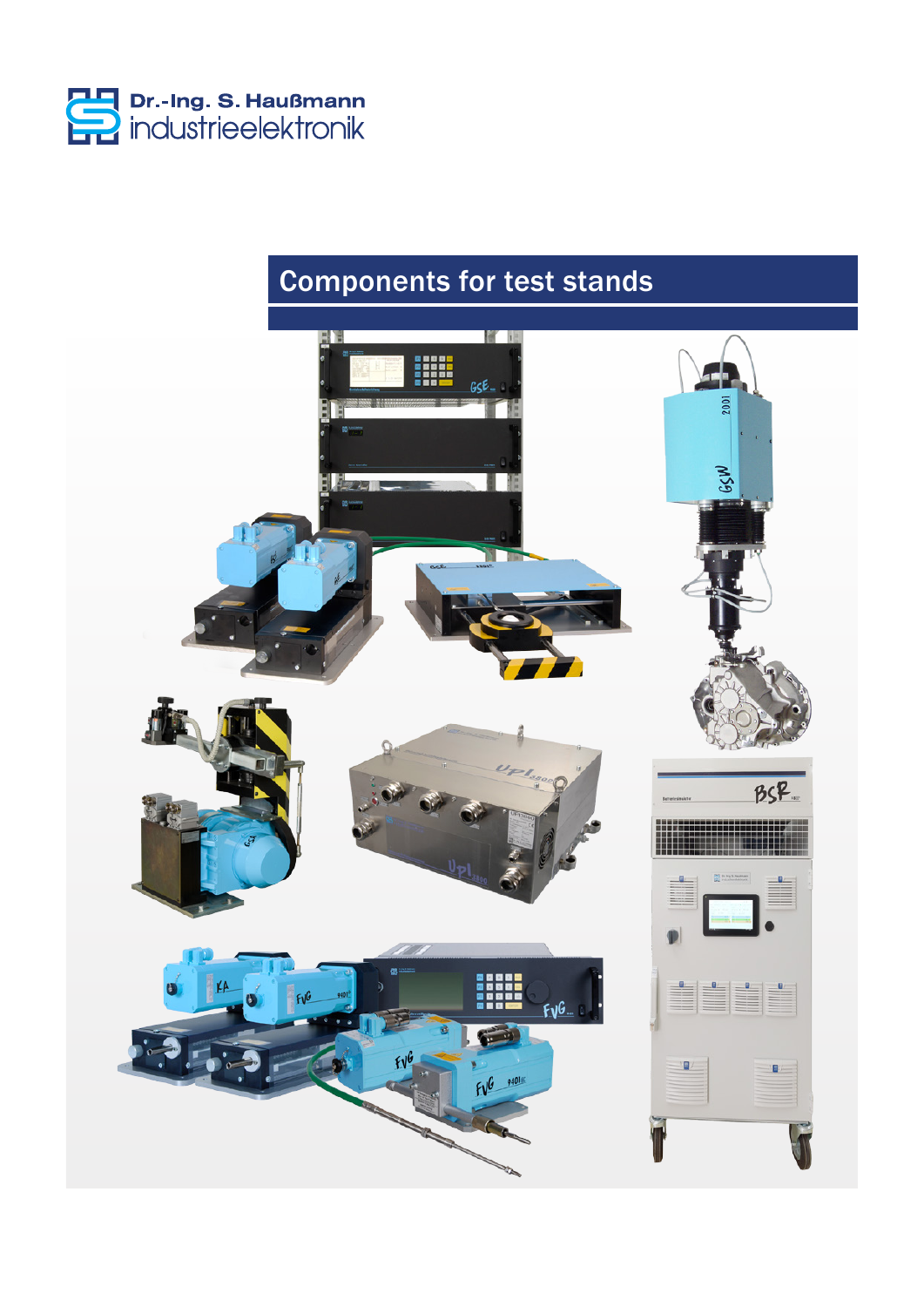# Dr.-Ing. S. Haußmann Industrieelektronik

The Company – Dr.-Ing. S. Haußmann Industrieelektronik – was founded by Dr.-Ing. Siegfried Haußmann in Nürtingen, a small city close to Stuttgart, in the year 1981.

In close cooperation with an attached engineering company, founded 1999, which is focused on the development, design and software engineering, we develop and manufacture components for transmissions and engine test beds in the automotive industry.

We offer the complete range of services from design and development, manufacturing to the commissioning of the systems.

We are constantly exploring new paths to offer the best practical solutions for our customers.



## Our activities

Dr.-Ing. S. Haußmann Industrieelektronik designs and manufactures components for test beds in the automotive industry and its suppliers. Our products are used on test beds in R&D departments as well as in the production - applications where quality and reliability in harsh environments are crucial.

Based on many years of experience we offer innovative solutions for the automotive and production industry. Customized designs and project developments complement our range of services.

Renowned manufacturers of cars, commercial vehicles, motorcycles and numerous suppliers rely on our products:

- Gearshift robots and equipment
- Clutch actuation
- Throttle actuation
- Battery simulation
- Customized products and developments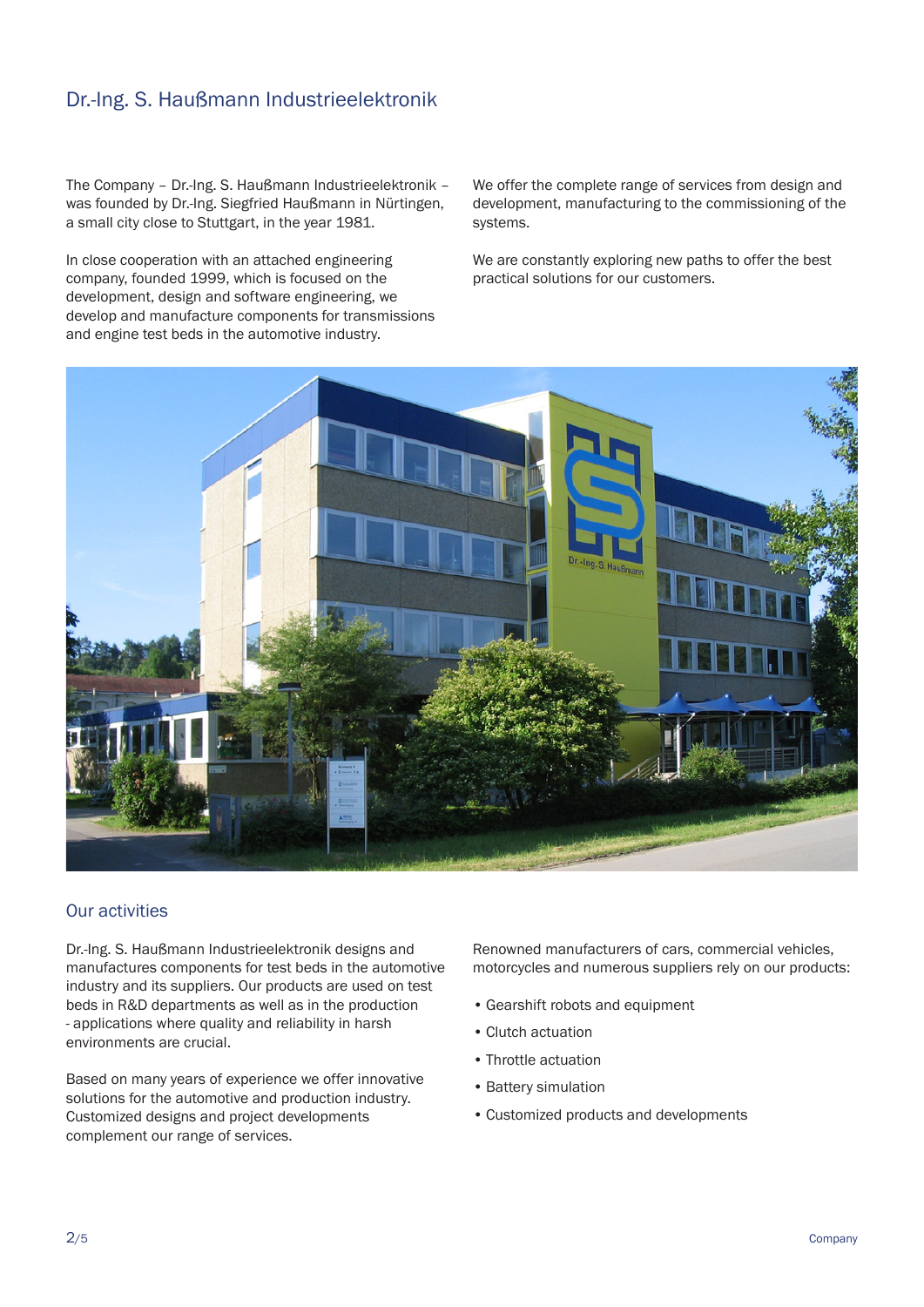# Customer reference list

#### A

Adam Opel AG – Germany – Austria Afton Chemical Corporation, USA AKKA Technologies, France Alstom AT GmbH Amada Weld Tech GmbH APIcom Srl, Italy APL Automobil-Prüftechnik Landau APS-tech Asea Brown Boveri AG Audi AG AVL List GmbH, Austria AVL Deutschland AVL United Kingdom Ltd. AVL Italy AVL France AVL Korea

#### B

BASF Catalysts Germany GmbH Beijing Foton Daimler Automotive Co., Ltd. (BFDA), China Blum Novotest GmbH BMW AG BMW Motoren GmbH, Austria BMW Motorrad Bosch, Germany Bosch Limited, India Breuer Technical Development, Belgium BYD, China

## C

CAERI, China CATARC, China Changan, China Chery, China

#### D

Daimler Truck AG Daimler India Commercial Vehicles (DICV), India Dalian Haosenread Equipment Manufacture Co.,Ltd., China Dasan Co. Ltd. Korea Deutsche BP AG Deutz AG Disheco S.A., Spain Dr. Ing. h. c. F. Porsche AG Dr. Schick GmbH Dürr Automotion Systems GmbH DT-Industries, USA Dyno Equip, China

#### E

Elasis, Italy

Elring-Klinger GmbH Emifree GmbH Emil Löffelhardt GmbH & Co.KG

# F

Fast Gear Shaanxi, China FEV China Co. Ltd., China FEV Motorentechnik GmbH FCA, Italy Ford Werke AG Ford, Great Britain Forschungszentrum Jülich GmbH

## G

General Motors, USA General Motors Powertrain – Austria General Motors, France

#### H

H. Kleinknecht GmbH & Co. KG Hankook-BEP Co. Ltd. Korea Hardstaff Group, Great Britain HEILNA Trade GmbH Hochschule Offenburg Hochschule Esslingen Hofer Getriebetechnik GmbH Hoffmann Group Hofmann Prüftechnik GmbH Honda, Japan Honda Performance Dev., Inc., USA HORIBA Europe GmbH Hwan Woong Mechatronics Co., Ltd., Korea

#### I

IAV Motor GmbH IAVF Antriebstechnik GmbH IHI Charging Systems International GmbH INA Wälzlager Schaeffler AG I. S. P. Motorenprüfstände GmbH I. S. P. Grand Couronne, France

#### J

Joe Gibbs Racing, USA

#### K

Klaric GmbH & Co. KG Koki Technik Kratzer Automatisierung GmbH Kristl, Seibt & Co Gesellschaft m.b.H., Austria KS Kolbenschmidt GmbH

#### M

Magna International Inc., Canada Magna Powertrain AG & Co. KG, Austria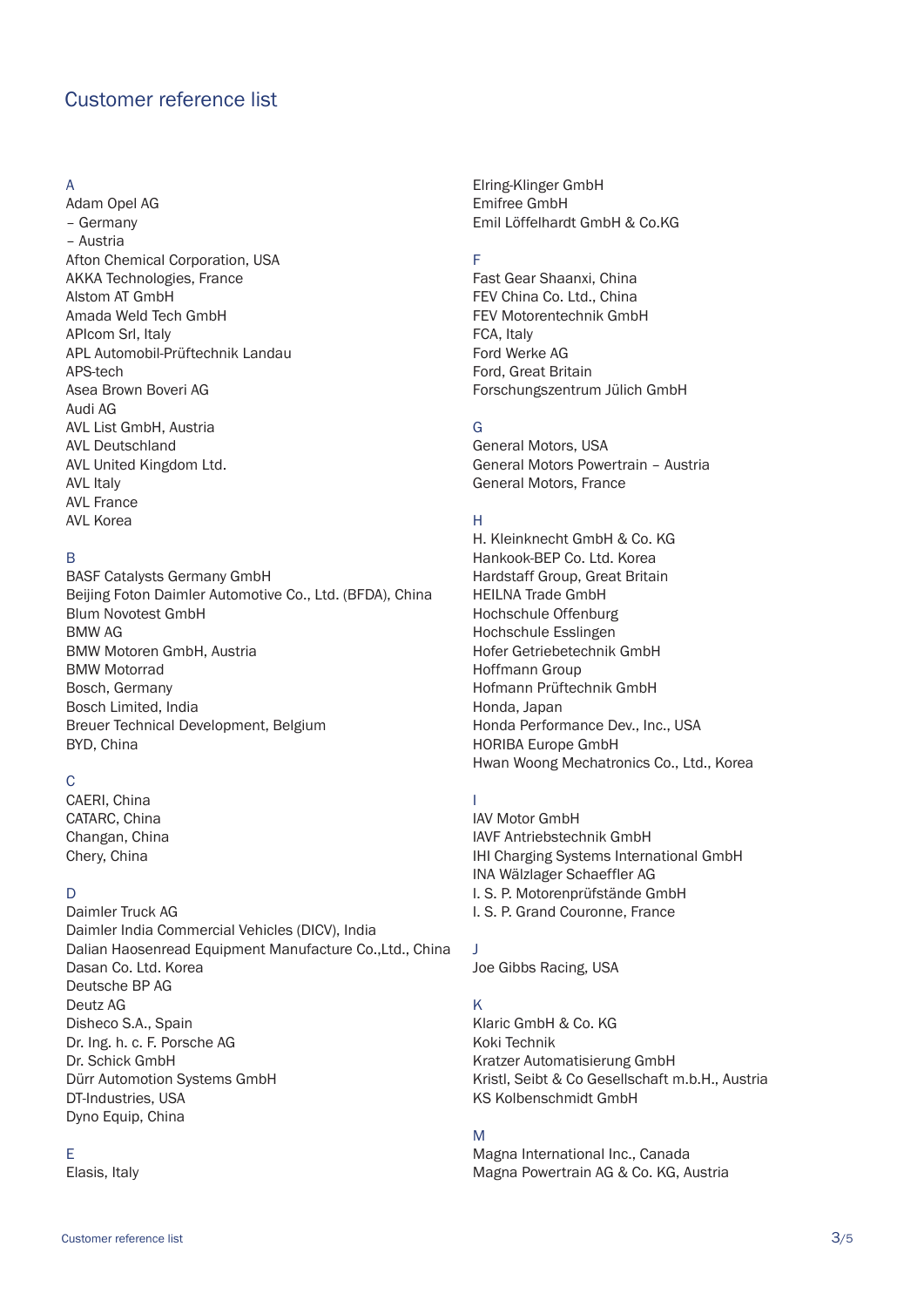# Customer reference list

Mahindra & Mahindra, India Mahle, Wizemann & Pleuco Mannesmann Sachs AG Mansoo Co.Ltd, South Korea Mercedes-AMG GmbH Mercedes-Benz AG Mercedes-Benz do Brasil LTDA., Brasil Millbrook Proving Ground Ltd, Great Britain Mitsubishi Fuso Truck & Bus Corporation (MFTBC), Japan Moehwald GmbH MTS Systems Corporation

#### N

NedCar Engineering & Develop

#### O

Opel Automobile GmbH

#### P

Peus Systems GmbH

#### R

Renault, France Renk AG Robert Bosch GmbH Robert Bosch Corporation

#### S

S. Spiess Motorenbau GmbH SAIC, China Schaeffler Automotive GmbH & Co. KG Seat, Spain Segula Technologies, France Shanghai Zonfa Facilities Engineering Co., Ltd, China Siemens AG SKODA AUTO a.s., Czech Republic Steyr-Daimler-Puch, Austria

#### T

teamtechnik GmbH TES VSETIN s.r.o., Czech Republic TMT TRD, USA Trescal GmbH

## U

Umicore AG & Co. KG

#### $\overline{V}$

Valeo, France Vitesco Technologies Group AG Volkswagen AG Volkswagen Transmission, China Volkswagen/FAW, China Volvo Car Corp., Sweden

# Y

Yutong, China

### Z

Zahnradwerk Neuenstein ZF Friedrichshafen AG